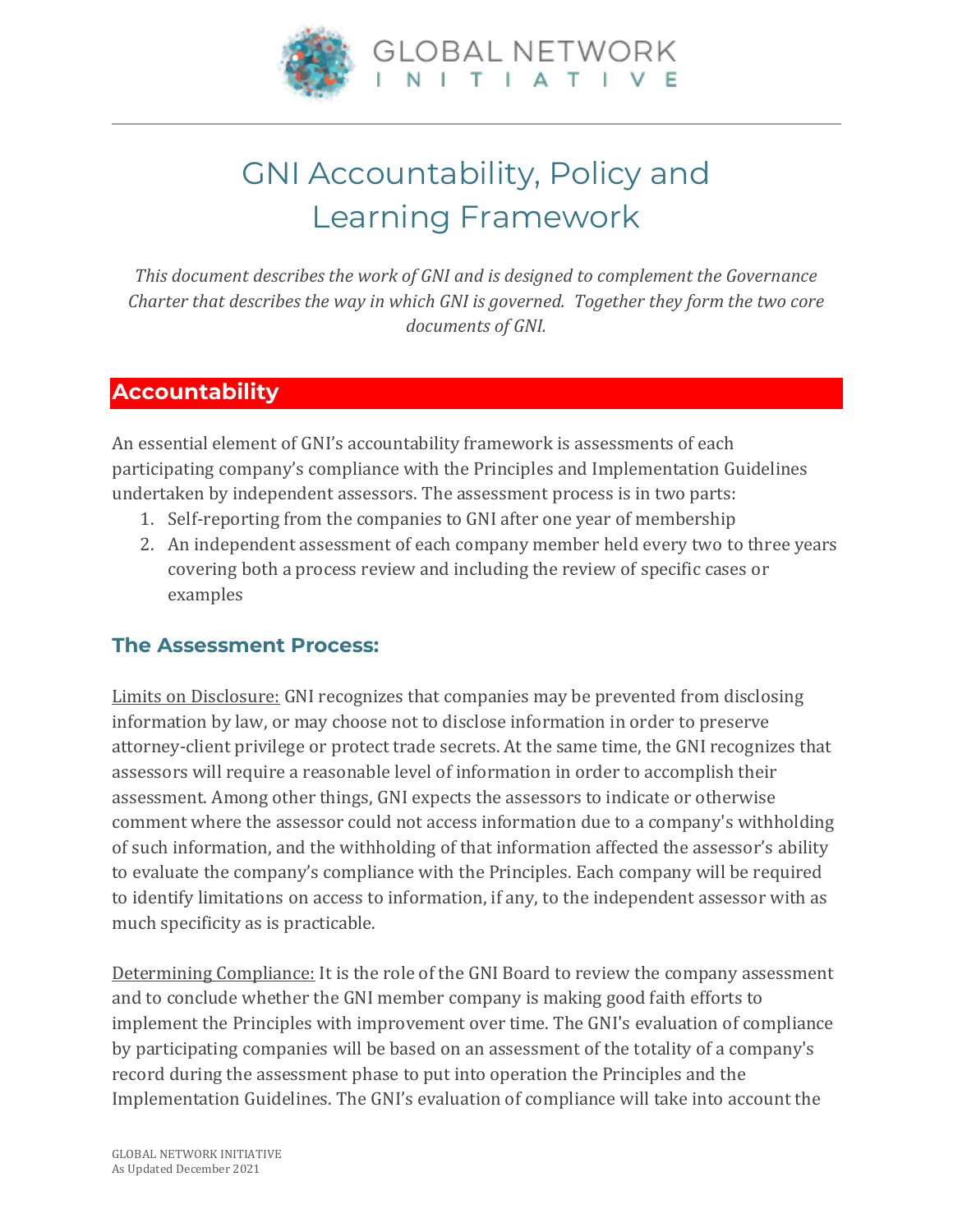

fact that participating companies will be different sizes and have different business models, circumstances, markets, products, and services, etc.

The determination of compliance will be based on a review of each company's internal systems, processes, and activities, including how the company has acted in specific cases that implicate the Principles and Implementation Guidelines.

Corrective Action Steps: Where a particular compliance problem or pattern of problems is identified in a final assessor's report that has been submitted to the Board, the participating company will develop and implement a corrective action plan to remedy the identified problems and report those steps at specified intervals to the Executive Director. The corrective action plan will include measurements for achieving the intended outcomes and anticipated timeline for completion. During the creation of a corrective action plan, the Executive Director and/or relevant GNI staff or members may provide advice to the company to promote a successful remedy.

Special Review: If a company does not meet the participation criteria, is not in compliance, or has failed to take corrective action steps to address problems previously identified in an assessment report or otherwise, the Board may place that company under special review to permit the Board to evaluate that company's compliance further. The Board evaluates candidates for special review, and the nature of the review necessary, on a case-by-case basis. The special review will occur on the following terms:

- The term of the review is 120 days, unless the Board determines that the company has achieved compliance before the 120-day period has expired.
- During the term of the special review, the company shall take all necessary actions to achieve compliance.
- The Board may extend the special-review term for as long as is needed for the company to effectively address the identified problems if the Board concludes that an extension of the special-review term is appropriate.

## **Reporting on Assessments:**

Reporting is an integral part of participation in the GNI, and will:

- Provide the basis of shared learning
- Inform independent assessments of adherence to the Principles
- Enable regular communications with the public

GLOBAL NETWORK INITIATIVE As Updated December 2021 2 Independent Assessor Reporting to the GNI: At the conclusion of each assessment, and using a reporting format agreed upon by the Board, the independent assessor will prepare a detailed report that summarizes the assessment, the relevant facts, corrective action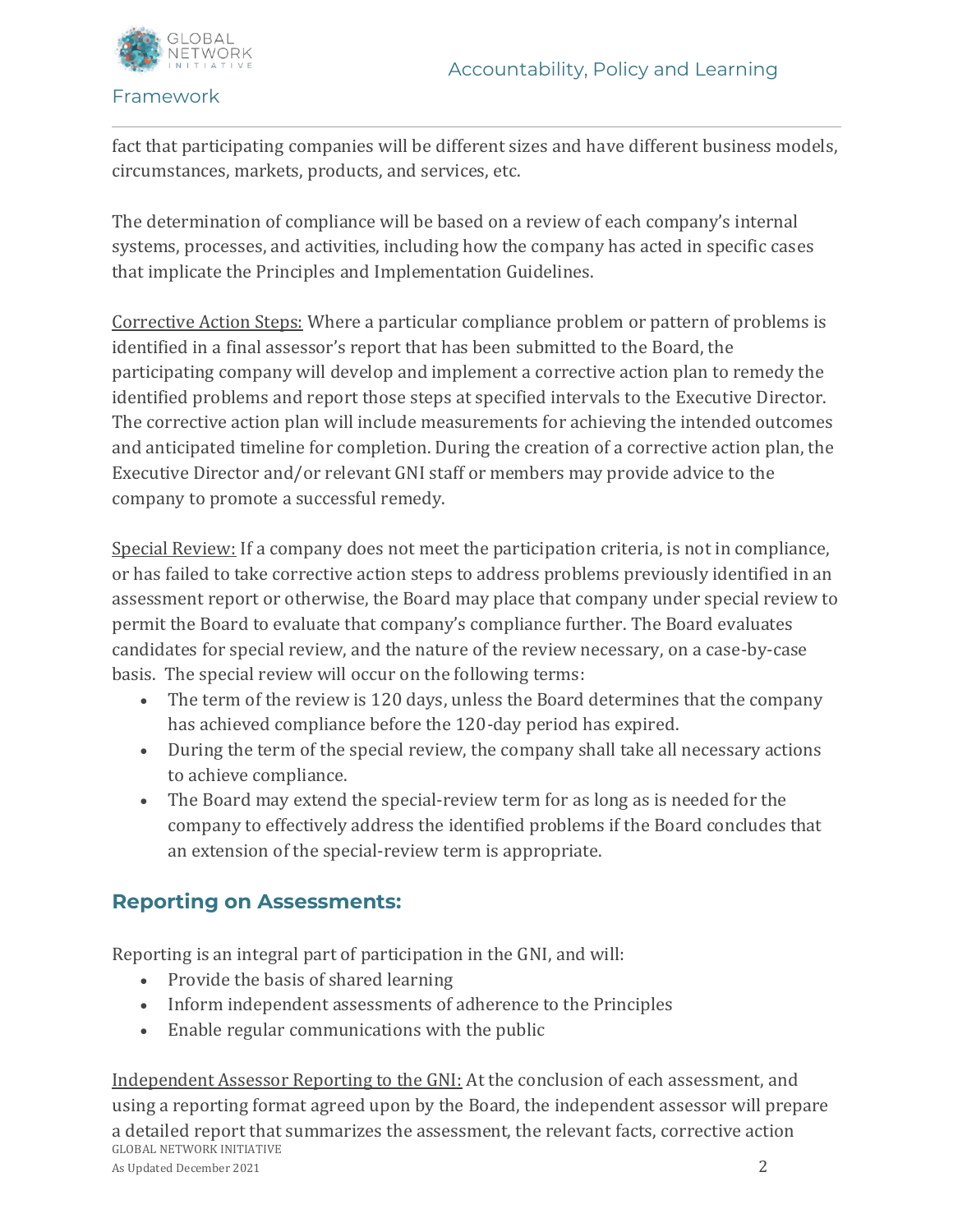

plans (if any), and recommendations for improvement. This report will contain a qualitative evaluation of strengths, weaknesses, and opportunities for improvement in the processes the company has put in place to implement the Principles and a summary of conclusions for the GNI. Each company being assessed commits to fully meet the assessment requirement in time, including the delivery of the assessment report.

GNI Reporting to the Public: Following the completion of independent assessments of member companies, GNI will report publicly on the outcome of the assessments including:

- A summary of the progress made by GNI and member companies
- Collective lessons learned regarding the Principles and Implementation Guidelines, including examples of the types of requests received
- Information required to improve the understanding of threats to freedom of expression and privacy across different sectors, geographies, legal systems, and cultural traditions
- For each participating company undergoing an assessment that year, the GNI Board's compliant or non-compliant decision

Company Reporting to the Public: Using a format of their own choosing, each participating company will within six months after the publication of the GNI public assessment report, communicate to the public about the outcome of their assessment.

## **Policy**

Policy and advocacy work is an increasingly important focus for GNI. Individually or collectively participants engage government officials to promote rule of law and the reform of laws, policies and practices that infringe on freedom of expression and privacy.

In the years since the Initiative was launched the trends around Internet freedom and privacy are going in the wrong direction in many jurisdictions around the world and there are particular challenges in both non-democratic countries and western democracies following the Snowden revelations.

The Policy committee leads the development of GNI's policy engagement. There are representatives from GNI's four constituencies (companies, civil society organizations, investors and academics) on the committee.

Our focus is on engagement with multilateral institutions as we see free expression and privacy, the responsibilities of technology companies and the issue of government access to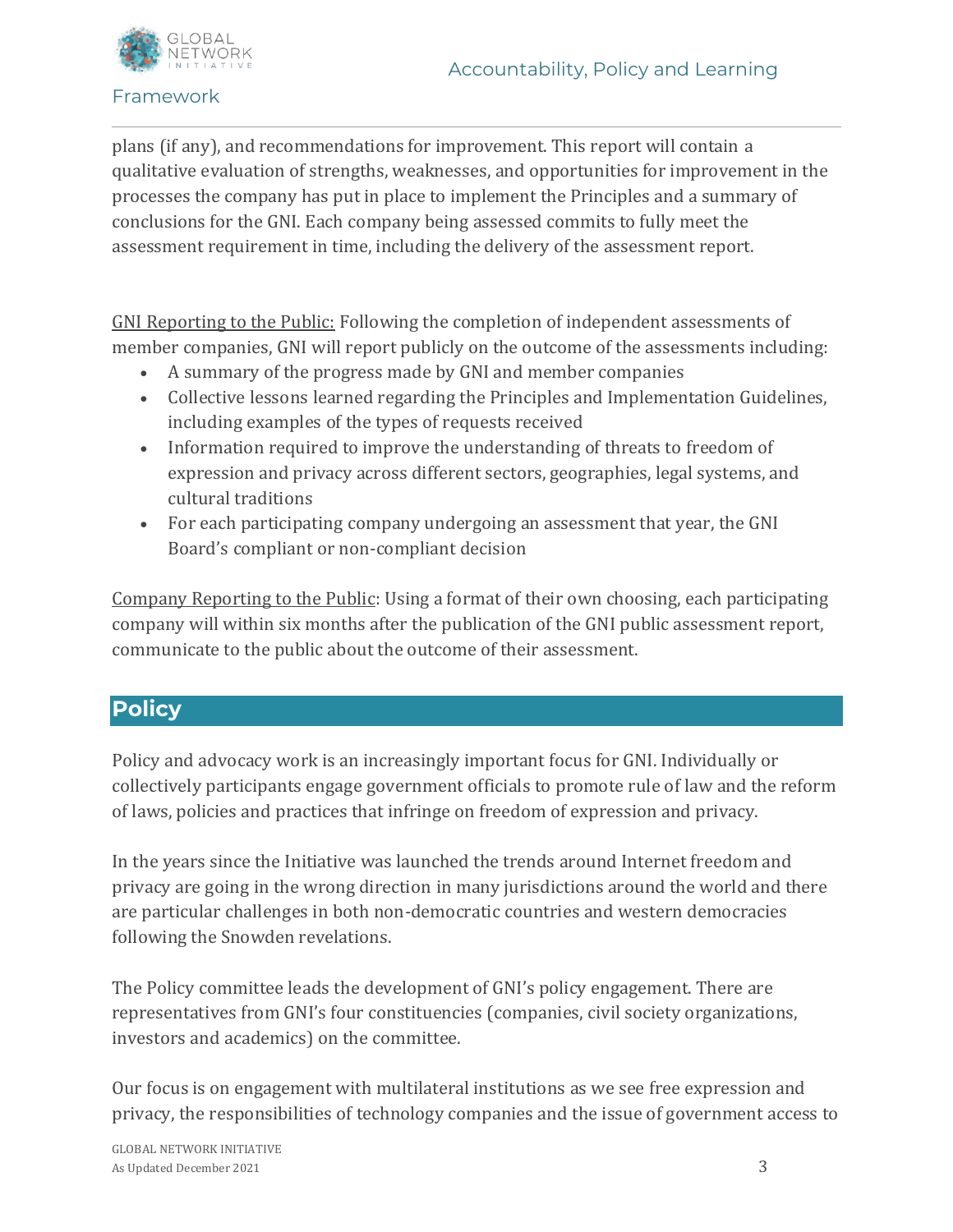

data of increasing interest to the UN Human Rights Council and other institutions. GNI is an active member of the Freedom Online Coalition working group on privacy and transparency. The Freedom Online Coalition is a group of countries that have made a commitment to advance Internet Freedom.

We will also engage in particular countries where there we see opportunities to make an impact on specific policies, practices or legislative proposals. This can take the form of public statements and commentary, submissions to policy consultations, or private advocacy. Countries of particular focus have included the UK and India, as well as the United States, Thailand, and Vietnam.

Input and expertise from all constituencies are fed into the messages and the design of GNI's policy agenda.

## **Learning**

Shared learning is a core component of GNI. Harnessing the collective intellectual and practical experience and capability of our diverse membership enables GNI to bring unparalleled resources to bear upon new challenges at the intersection of free expression, privacy, and the Information Communications and Technology (ICT) sector.

Shared learning provides resources that help companies implement the Principles. Learning informs, and is informed by, the assessment process and paves the way for collaboration to influence policy and advance rights online.

GNI's learning work has several different components:

- Fostering learning opportunities between different stakeholders of GNI, providing a safe space for members to work through complex issues
- Convening members and non-members of GNI for learning opportunities that build the GNI brand and voice and attract potential new members.

GNI's learning work is governed by the Learning committee as described above.

The Learning Committee and mailing lists are the point of departure for internal learning and provide a regular venue where participants can raise issues and initiate discussions. As an open committee, any participant is welcome to join the discussions. In order to engage with a wider set of participants than those who regularly participate in these calls, GNI will encourage all participants to bring issues to the attention of the membership. For example: